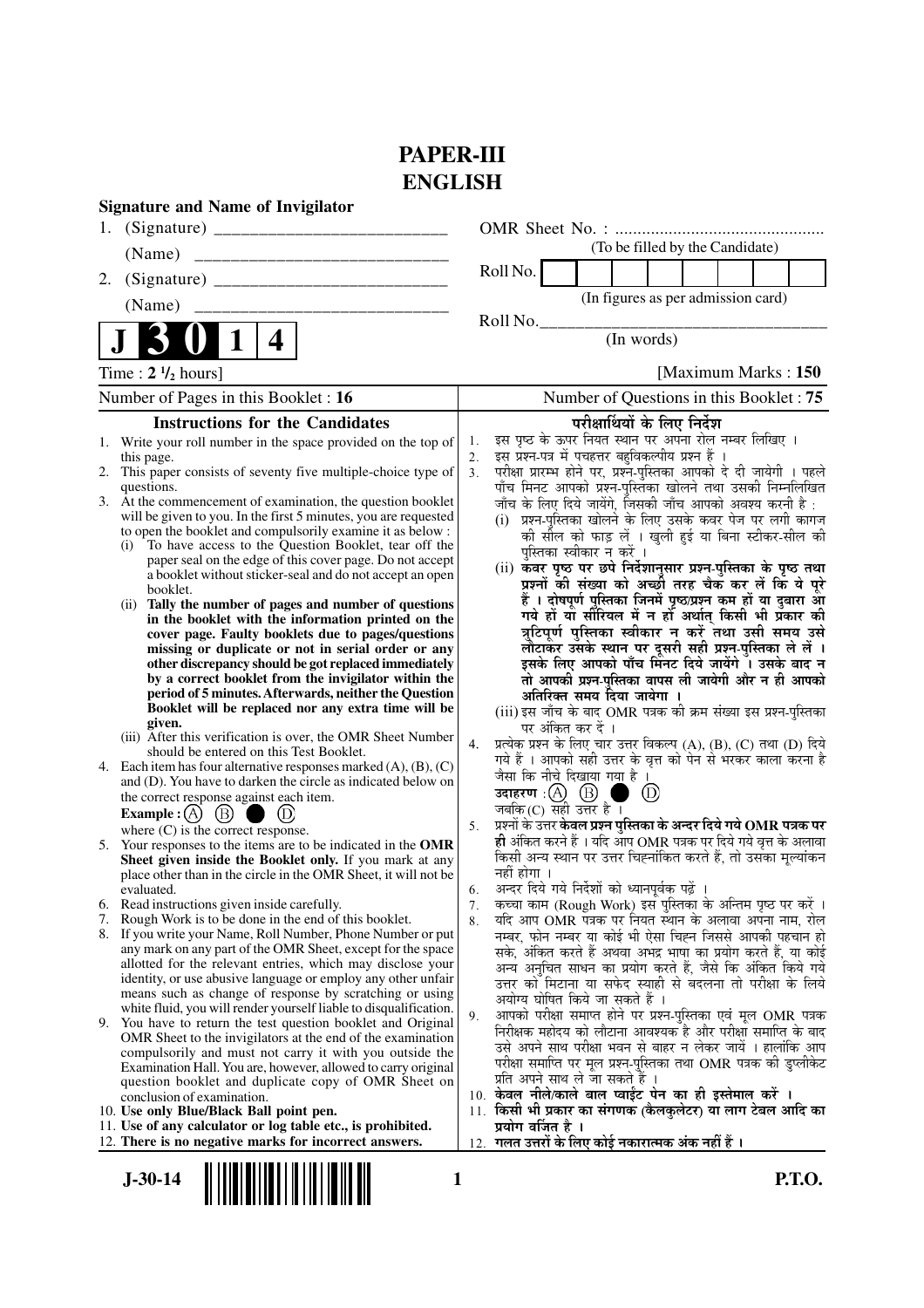### **ENGLISH Paper – III**

**Note :** This paper contains **seventy five (75)** objective type questions of **two (2)** marks each. **All** questions are compulsory.

- **1.** Where Sir Thomas Wyatt adapted Petrarch and Petrarchanism to English sounds and metres, Survey's verse tends to look back beyond Petrarch to the
	- (A) French verse
	- (B) Italian verse
	- (C) Spanish verse
	- (D) Latin verse
- **2.** Here are some characteristics of Morality Plays :
	- 1. They are dramatized allegories of the life of man.
	- 2. They depict man's temptation and sinning, his quest for salvation and his confrontation with Death.
	- 3. Though the hero represents Mankind, the other characters are by no means personifications, of virtues, vices and death.
	- 4. A character known as the Vice often plays the role of the hero, a predecessor of the Villainhero in Elizabethan drama.

 Find the correct combination according to the code :

- (A) Only 1 and 2 are correct.
- (B) Only 1 and 3 are correct.
- (C) Only 1 and 4 are correct.
- (D) Only 2 and 3 are correct.

### Paper-III 2 J-30-14

- **3.** In Spenser's Re Faerie Queene there are the allegorized moral and religious virtues with their counterparts in the vices. Identify the correctly matched set :
	- (A) Una Truth Guyon – Temperance Duessa – Deceit Orgoglio – Pride
	- (B) Una Pride Guyon – Deceit Duessa – Temperance Orgoglio – Truth
	- (C) Una Deceit Guyon – Pride Duessa – Temperance Orgoglio – Truth
	- (D) Una Temperance Guyon – Truth Duessa – Pride Orgoglio – Deceit
- **4.** "Fop at the toilet, flatt'rer at the board

 Now trips a lady, a now struts a lord."

The above lines are quoted from

- (A) McFlecknoc
- (B) The Rape of the Lock
- (C) Epistle to Dr. Arbuthnot
- (D) Absalom and Achitrphel
	-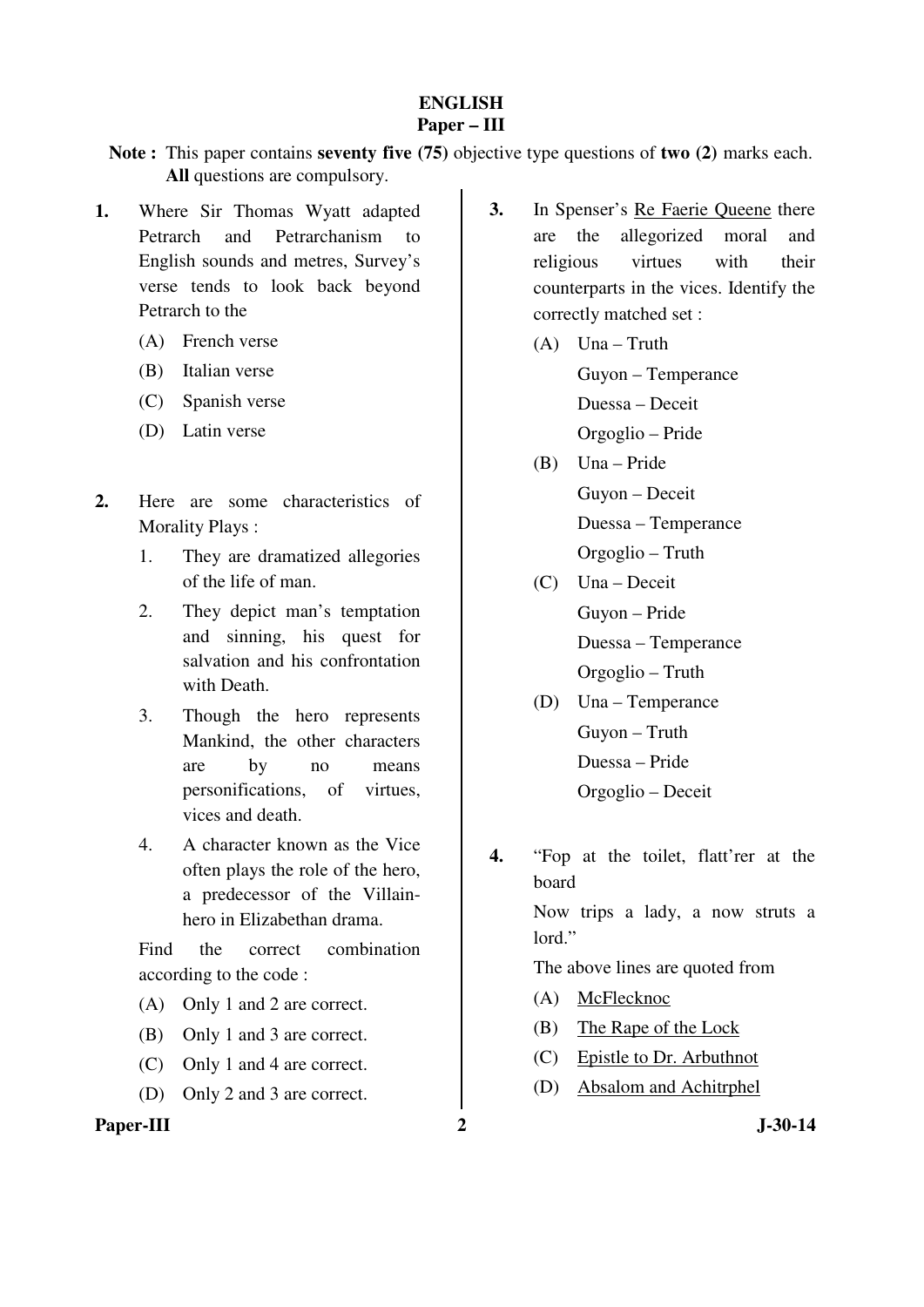- **5.** Which of the following arrangements is in the correct chronological sequence ?
	- (A) Every Man in His Humour The Shoemaker's Holiday Antonio's Revenge The Changeling
	- (B) The Shoemaker's Holiday Every Man in his Humour The Changeling Antonia's Revenge
	- (C) The Changeling Antonio's Revenge Every Man in His Humour The Shoemaker's Holiday
	- (D) Antonio's Revenge Every Man in His Humour The Changeling The Shoemaker's Holiday
- **6.** Though Coleridge refers to "Motivehunting of a motiveless malignity", the "human villain" Iago is far from "motiveless". His motives are
	- I. He has been disappointed of military promotion.
	- II. He suspects Othello of cuckolding him
	- III. He has been in love with Desdemona
	- IV. He wants to become Othello.

 Find the most appropriate combination according to the code :

- (A) I and II are correct
- (B) I and III are correct
- (C) I and IV are correct
- (D) II and IV are correct

- **7.** In 'The Prologue' to Dr. Faustus, the chorus proposes that the theme should be –
	- I. "cursed necromancy"
	- II. "audacious deeds"
	- III. "dalliance of love"
	- IV. "self-conceit"

 The correct combination according to the code is

- (A) I and II are correct
- (B) II and III are correct
- (C) I and IV are correct
- (D) III and IV are correct
- **8.** The centre of his plays is a proud character on Marlowe's model, with a bold licence in speech and action, full of elaborate metaphors, phrase tumbling after phrase, as he asserts himself in the French Court. Dryden unjustly described his style as "a dwarfish thought, dressed up in gigantic words". Who is this Jacobean playwright ?
	- (A) John Fletcher
	- (B) John Webster
	- (C) George Chapman
	- (D) John Marston
- **9.** In Paradise Lost BK IX Milton writes that Adam was overcome with " and so ate the forbidden fruit against his "better knowledge".
	- (A) "female charm"
	- (B) "exceeding love"
	- (C) "faithful love"
	- (D) "taste so divine"
- **10.** In which poem of Donne's is the lover's face reflected in the eyes of his beloved ?
	- (A) "The Good Morrow"
	- (B) "The Canonization"
	- (C) "The Apparition"
	- (D) "A Valediction : Forbidding Mourning"

**J-30-14 3 Paper-III**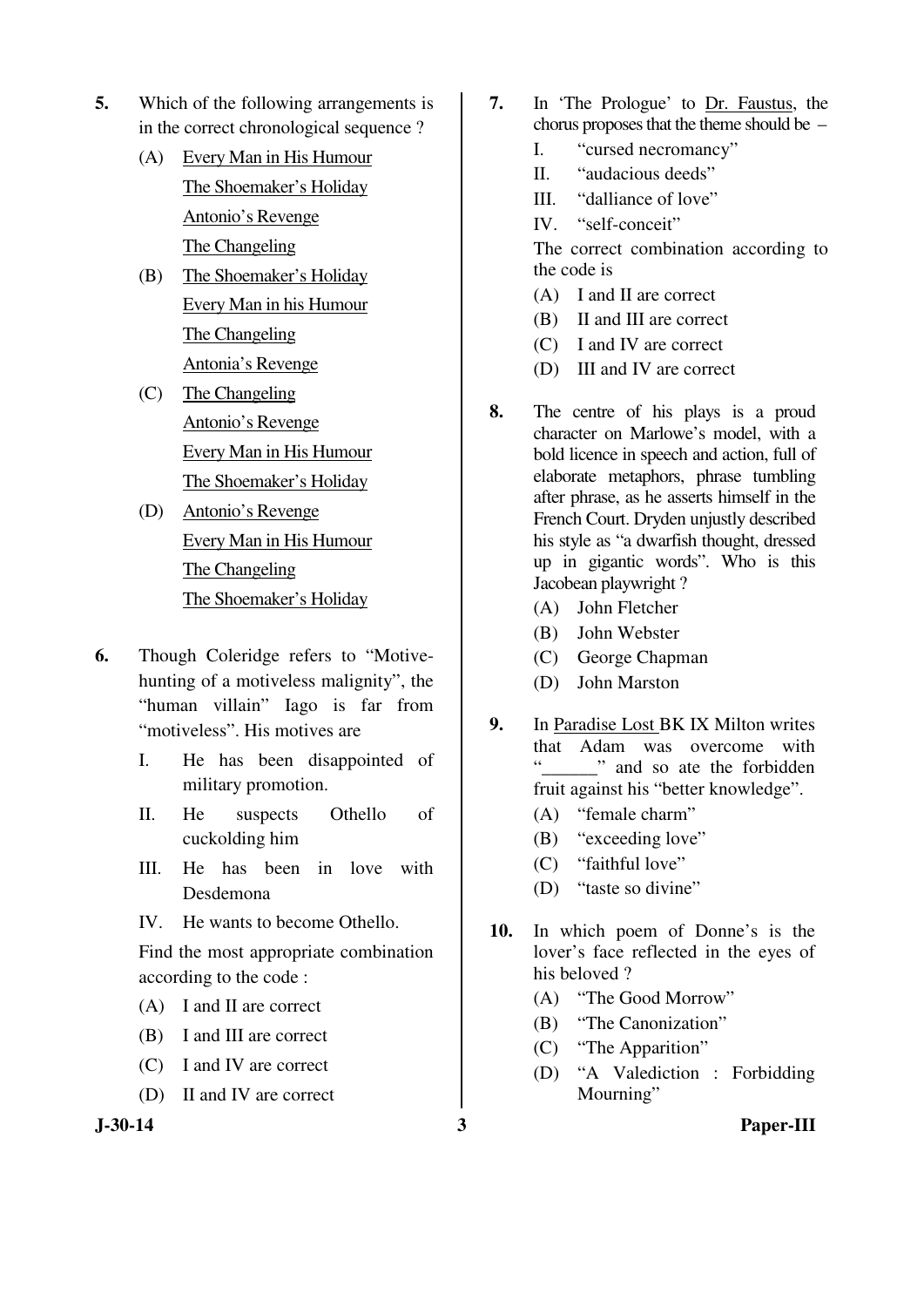**11.** Match List – I with List – II according to the code given below :

|     | $List-I$               |                |     | $List - II$     |                                  |
|-----|------------------------|----------------|-----|-----------------|----------------------------------|
|     |                        | (Dramatists)   |     |                 | (Plays)                          |
| i.  | Thomas<br>Otway        |                | 1.  | The<br>Husband  | Provok'd                         |
|     | ii. William            | Wycherley      | 2.  | Officer         | The Recruiting                   |
|     | iii. Colley<br>Cibber  |                | 3.  | The<br>Wife     | Country                          |
|     | iv. George<br>Farquhar |                | 4.  | the<br>marriage | The Orphan, or<br><u>unhappy</u> |
|     | <b>Codes:</b>          |                |     |                 |                                  |
|     | i                      | $\ddot{i}$     | iii | iv              |                                  |
| (A) | 4                      | 3              | 1   | 2               |                                  |
| (B) | 3                      | $\overline{2}$ | 1   | $\overline{2}$  |                                  |
| (C) | 4                      | 2              | 3   | 1               |                                  |

**12.** "Thou wast no born for death immortal Bird."

(D) 3 1 2 4

 In what sense is the Bird "immortal" as compared to mortal man ?

- I. Here man as an individual is unfairly compared to a bird as a species.
- II. The word "Bird" stands for the nightingale's song.
- III. When considered as a species man is equally "immortal" as the "Bird".
- IV. The "Bird" is "Immortal" because songs of birds have given pleasure to man through the ages.

 Find the correct combination according to the code :

- (A) Only I and III are correct
- (B) Only IV is incorrect
- (C) Only II and IV are correct
- (D) Only I and IV are incorrect
- Paper-III **4** J-30-14

**13.** Coleridge's "The Rime of the Ancient Mariner" is a poem in \_\_\_\_\_\_\_\_\_

| $(A)$ 8 parts | $(B)$ 9 parts |
|---------------|---------------|
| $(C)$ 7 parts | $(D)$ 6 parts |

- **14.** Scott is known for the creation of mad, irrational witch-like women characters. From the following list pick the odd one out :
	- (A) Madge Wildfive
	- (B) Meg Murdockson
	- (C) Euphemia Deans
	- (D) Meg Merrilees
- **15.** Joseph Addison called him "The Miracle of the present age" and Alexander Pope wrote the epitaph for the monument erected in his memory. Who is he ?
	- (A) John Locke
	- (B) Isaac Newton
	- (C) Ashley Cooper
	- (D) Christopher Wren
- **16.** The play was first performed in 1773. The author asked a friend "Did it make you laugh ?" and getting the answer "Exceedingly" said then that was all he required. He used for plot a reputed experience of his own as a schoolboy when he lost his way and asked to be directed to an inn but was shown the gateway to the local squire's house. Which play is this ?
	- (A) Sheridan's The Rivals
	- (B) Sheridan's The School for Scandal
	- (C) Goldsmith's She Stoops to Conquer
	- (D) Goldsmith's The Good Natured Man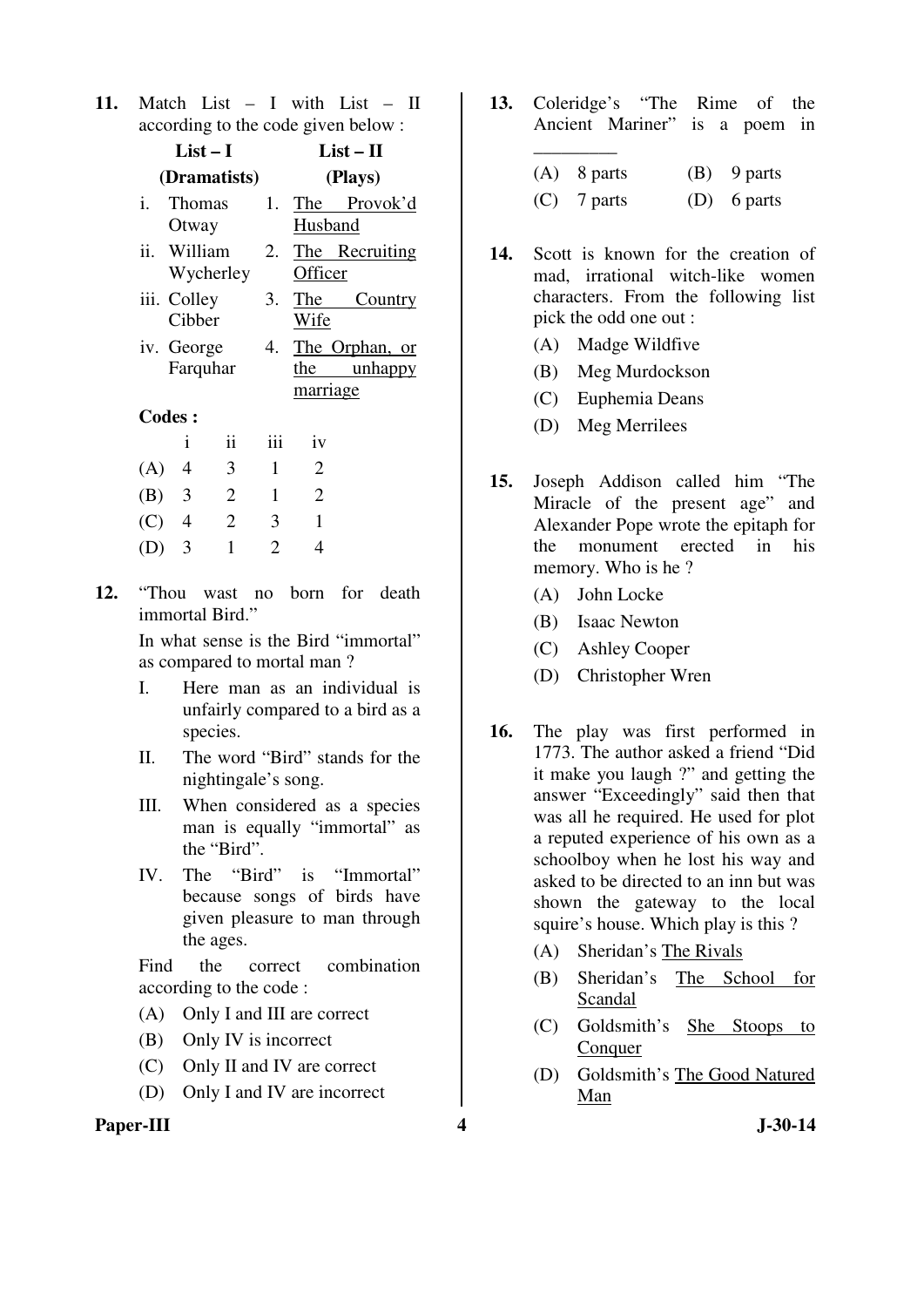- **17.** What is Johnson's opinion regarding the "Violation" of the three unities in the plays of Shakespeare ?
	- I. Shakespeare should have followed the Unities.
	- II. Shakespeare followed the important Unity of Action satisfactorily.
	- III. Shakespeare's plays suffered because they did not follow the Unities.
	- IV. Unity of Time and Place arise from false assumptions.

 The correct combination according to the code is

- (A) I and II are correct.
- (B) II and IV are correct.
- (C) III and IV are correct.
- (D) I and III are correct
- **18.** The Tatler appeared thrice a week
	- (A) On Tuesdays, Thursdays and Saturdays
	- (B) On Sundays, Tuesdays and Thursdays
	- (C) On Mondays, Wednesdays and Fridays
	- (D) On Wednesdays, Thursdays and Fridays
- **19.** "No man is truly great, who is great only in his lifetime. The test of greatness is the page of history. Nothing can be said to be great that has a distinct limit, or that borders on something evidently greater than itself. Besides, what is shortlived and pampered into mere notoriety, is of a gross and vulgar quality in itself." This passage describing the quality of greatness is taken from
	- (A) "Of studies" by Francis Bacon
	- (B) "The Indian Jugglers" by William Hazlitt
	- (C) Preface to Shakespeare by Samuel Johnson
	- (D) An Essay of Dramatic Poesy by John Dryden
- **20.** In Blake's "The Human Abstract", the fragmented world of Experience is symbolized in the image of the
	- (A) Caterpillar
	- (B) Fly
	- (C) Raven
	- (D) Fruit of Deceit
- **21.** Here are sentences labelled Assertion (A) and Reason (R) :
	- **Assertion (A) :** While referring to Charlotte Bronte's claim that she has excluded public interest from her novels Graham Greene writes : 'Public interest in her day was surely more separate from public life… with us, however consciously unconcerned we are, it obtrudes through the cracks of our stories terribly persistent like grass through cement'.
	- **Reason (R) :** The decade of the "thirties was bristling with recurring economic and political crisis like the Great Depression, Wall Street Crash, Unemployment, rise of Hitler and Mussolini, series of murders, invasions and tensions; writers could not remain unaffected.

In the light of  $(A)$  and  $(R)$  which of the following is correct ?

- (A) Both (A) and (R) are true and (R) is the correct explanation of (A).
- (B) Both (A) and (R) are true, but (R) is not the correct explanation of (A).
- (C) (A) is true but  $(R)$  is false.
- (D) (A) is false, but  $(R)$  is true.

#### **J-30-14 5 Paper-III**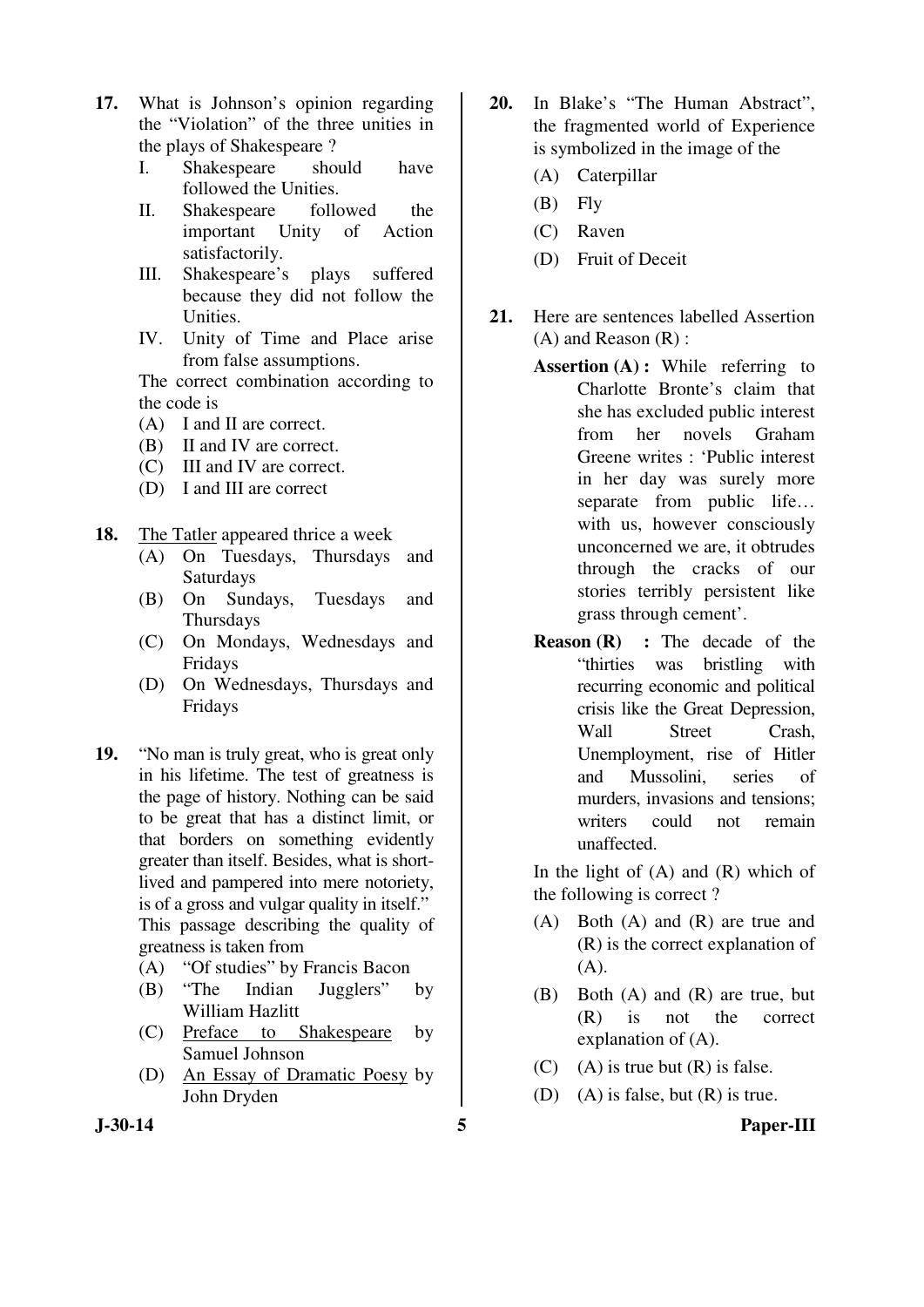**22.** Match the titles of the books with their authors :

| i. Psychology | 1. John Strachey |
|---------------|------------------|
| and Art Today |                  |

 **List – I List – II** 

- ii. Revolution in Writing 2. W.H. Auden
- iii. The Coming Struggle for Power 3. C. Day Lewis
- iv. Arrow in the Blue 4. Arthur Koestler

# **Codes :**

|         | Ť              | $\ddot{\mathbf{i}}$ | iii            | 1V |
|---------|----------------|---------------------|----------------|----|
| $(A)$ 3 |                | $\mathbf{1}$        | $\overline{2}$ |    |
| $(B)$ 4 |                | $\overline{2}$      | 3              |    |
| $(C)$ 2 |                | 3                   | 1              | 4  |
| (D)     | $\overline{1}$ | 2                   |                | 3  |

**23.** George Meredith's first novel was banned by Mudie's Circulating Library for its supposed moral offence.

Identify the novel :

- (A) The Egoist
- (B) Evan Harrington
- (C) Diana of the Crossways
- (D) The Ordeal of Richard Feverel

**Paper-III** 6 J-30-14

**24.** Match the titles of the following poems by Tennyson with their opening lines according to the code given below :

| $List-I$            | $List - II$                                  |
|---------------------|----------------------------------------------|
| (Titles of poems)   | (Opening Lines)                              |
| i. "Tithonus"       | 1. "Courage' he said,                        |
|                     | and<br>pointed                               |
|                     | towards the land.                            |
|                     | The mounting                                 |
|                     | wave will roll us                            |
|                     | shoreward soon."                             |
| ii. "The Lotos-     | 2. "The woods decay,                         |
| Eaters"             | the woods decay and                          |
|                     | fall,                                        |
|                     | The vapours weep                             |
|                     | their burthen to the                         |
|                     | ground."                                     |
| iii. 'Ulysses'      | 3. "On either side the<br>river lie          |
|                     | Long fields of barley                        |
|                     | and of rye."                                 |
|                     | iv. 'The Lady of 4. "It little profists that |
| Shalott'            | an idle king,                                |
|                     | By this still hearth,                        |
|                     | among these barren                           |
|                     | crags,                                       |
|                     | Matched with<br>an                           |
|                     | aged wife, I mete and                        |
|                     | dole                                         |
|                     | Unequal laws unto a                          |
|                     | savage race."                                |
| $C_{0}$ dac $\cdot$ |                                              |

|     | <b>Codes:</b>  |                       |     |    |  |  |  |  |
|-----|----------------|-----------------------|-----|----|--|--|--|--|
|     |                | 11                    | 111 | 1V |  |  |  |  |
| (A) | $\overline{2}$ |                       | 4   | 2  |  |  |  |  |
| (B) | 3              | $\mathcal{D}_{\cdot}$ |     | 4  |  |  |  |  |
| (C) | 4              | 3                     | 2   |    |  |  |  |  |
| (D) | 2              | 4                     | 3   |    |  |  |  |  |

- **25.** Why are Elizabeth Barrett Browning's Sonnets called "From Sonnets from the Portuguese" ?
	- (A) She wrote the whole in Portugal
	- (B) The sonnets were translated from the Portuguese.
	- (C) She presented it under the guise of a translation from the Portuguese language.
	- (D) The sonnets were narrated by a Portuguese.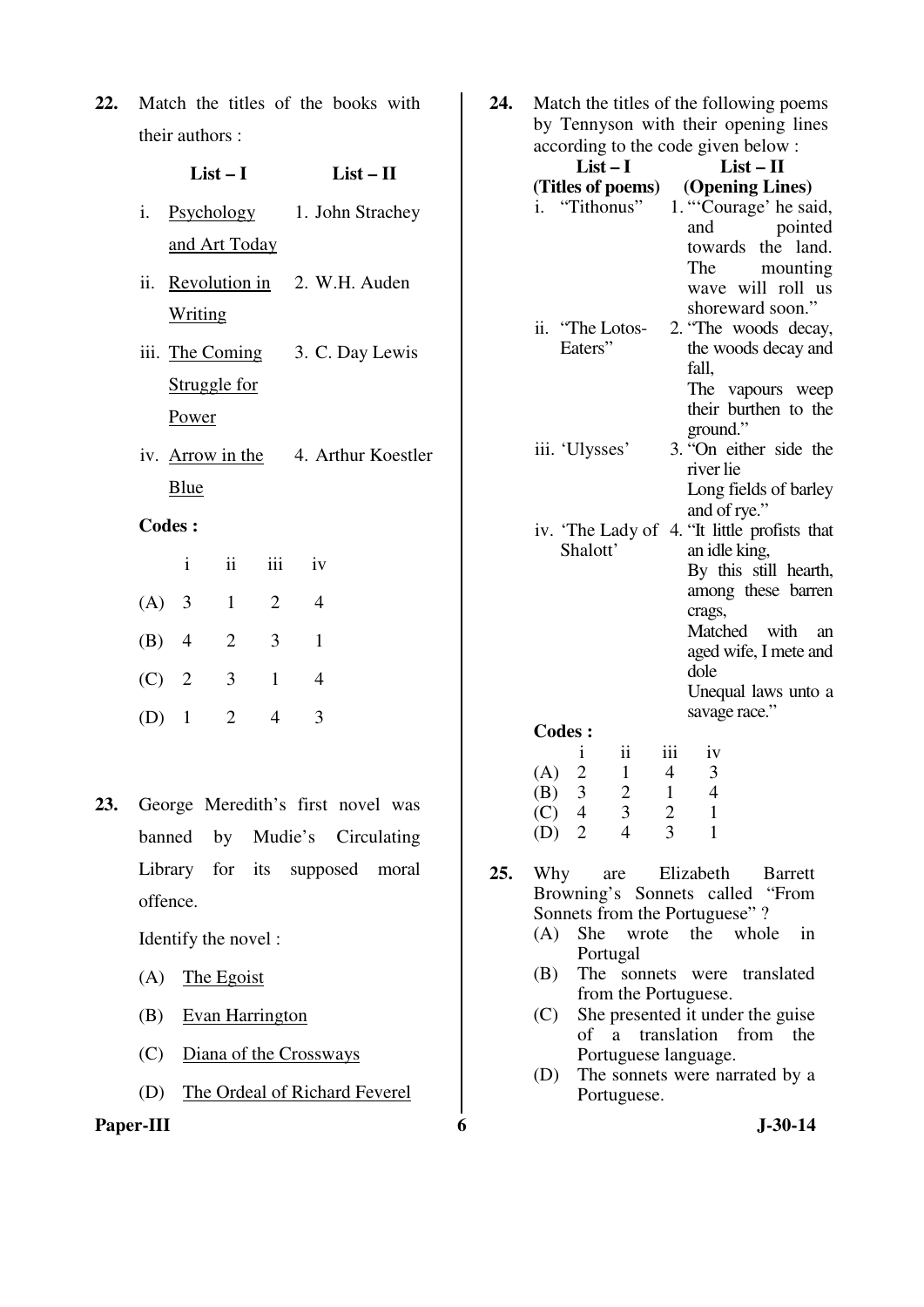- **26.** Yeast's "Sailing to Byzantium" is about
	- (A) Irish Culture
	- (B) The art and culture of Byzantium in general
	- (C) Irish revolutionaries
	- (D) Regenerating the art and culture that existed in Byzantium
- 27. "She had lilies in her hand

 And the stars in her hair were \_\_\_\_\_\_."

> (Rossetti's "The Blessed Damozel")

- (A)  $7 \text{ and } 3$  (B)  $3 \text{ and } 7$
- (C) 6 and 4 (D) 4 and 6
- **28.** Which of the following arrangements is in the correct chronological sequence ?
	- (A) Adam Bede Wuthering Heights – North and South – Villette
	- (B) Wuthering Heights  $-$  Villete  $-$ North and South – Adam Bede
	- (C) Villettee North and South Wuthering Heights – Adam Bede
	- (D) North and South Wuthering Heights – Adam Bede – Villette
- **29.** In which of the following novels by canrod do the Gould couple and Decoud appear as characters with Costaguana as the setting ?
	- (A) Victory
	- (B) Under Western Eyes
	- (C) Nostromo
	- (D) The Nigger of the Narcissus
- 

**30.** Match the following plays with their authors according to the code given below :

|               | $List-I$                  | $List-II$      |                |  |                                     |
|---------------|---------------------------|----------------|----------------|--|-------------------------------------|
|               | (Plays)                   |                |                |  | (Authors)                           |
| i.            | Heartbreak<br>House       |                |                |  | 1. John<br>Galsworthy               |
|               | ii. Loyalties             |                |                |  | 2. Bertolt Brecht                   |
|               | Cities                    |                |                |  | iii. In the Jungle of 3. T.S. Eliot |
|               | iv. The Family<br>Reunion |                |                |  | 4. George<br><b>Bernard Shaw</b>    |
| <b>Codes:</b> |                           |                |                |  |                                     |
|               | i                         | ii             | iii            |  | iv                                  |
| (A) 3         |                           | $\overline{4}$ | $\overline{2}$ |  | $\mathbf{1}$                        |
| $(B)$ 1       |                           | $\overline{2}$ | 3              |  | 4                                   |
| $(C)$ 2       |                           | 1              | 4              |  | 3                                   |
| (D)           | $\overline{4}$            | 1              | 2              |  | 3                                   |

- **31.** In November 1910 in an exhibition organized by Roger Fry, the paintings of three painters were displayed. Identify the painters :
	- (A) Duncan Grant, Vanessa Bell, Clive Bell
	- (B) Cezanne, Van Gogh, Gauguin
	- (C) Matisse, Picasso, Braque
	- (D) Cezanne, Van Gogh, Matisse
- **32.** Why did Phaedra, wife of Theseus, commit suicide by hanging herself ?
	- (A) Theseus hated her
	- (B) Her stepson, Hippolytus rejected her love
	- (C) Hippolytus wanted to marry her
	- (D) She was lonely and depressed

**J-30-14 7 Paper-III**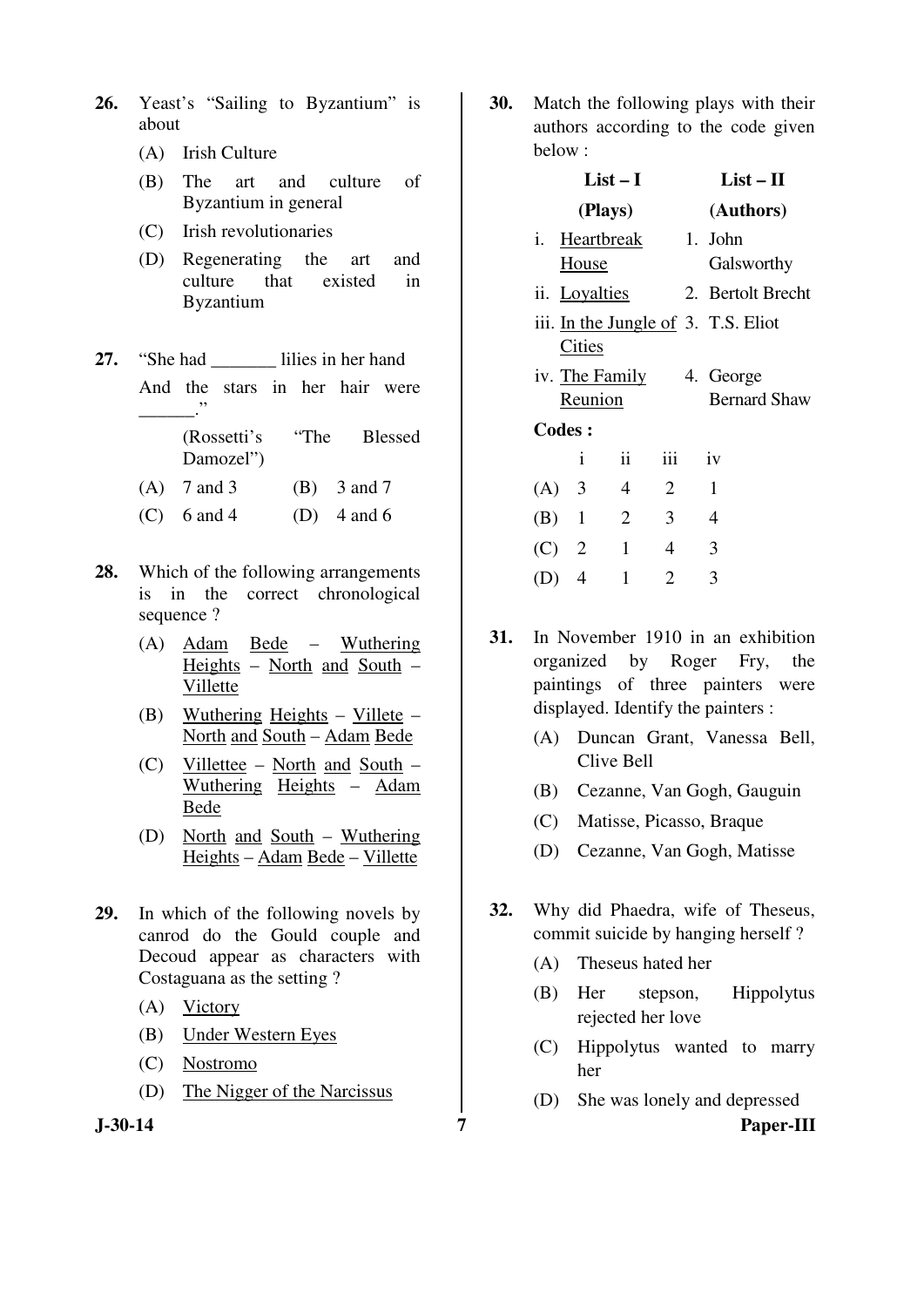| 33. Identify the poet in whose verse rural |
|--------------------------------------------|
| Ulster figures prominently                 |

- (A) Tony Harrison
- (B) Ted Hughes
- (C) Seamus Heaney
- (D) Louis MacNeice

| 34. | Match the pairs of authors and their |
|-----|--------------------------------------|
|     | works according to the code given :  |

|         | List – I                       |                     | List – II                               |                    |                               |      |
|---------|--------------------------------|---------------------|-----------------------------------------|--------------------|-------------------------------|------|
|         | (Authors)                      |                     |                                         |                    | (Works)                       |      |
|         | i. Alexander<br>Dumas          |                     | 1. Remembrance of<br><b>Things Past</b> |                    |                               |      |
|         | ii. Honore de<br><b>Balzac</b> |                     |                                         |                    | 2. Madame Bovary              |      |
|         | iii. Gustav<br>Flaubert        |                     |                                         | $3.$ The<br>Comedy | Human                         |      |
|         | iv. Marcel<br>Proust           |                     |                                         |                    | 4. The Count<br>Monte Christo | - of |
|         | Codes:                         |                     |                                         |                    |                               |      |
|         | i                              | $\ddot{\mathbf{i}}$ | iii                                     | iv                 |                               |      |
| (A)     | 4                              | 3                   | 2                                       | 1                  |                               |      |
| (B)     | 1                              | $\overline{2}$      | 3                                       | 4                  |                               |      |
| $(C)$ 2 |                                | 1                   | 4                                       | 3                  |                               |      |
| (D)     | 3                              | 4                   | 1                                       | $\overline{2}$     |                               |      |
|         |                                |                     |                                         |                    |                               |      |

- **35.** Which of the following statements best applies to Anna Karenina ?
	- 1. Among her most prominent qualities are her passionate spirit and determination to live life on her own terms.
	- 2. She accepts the exile to which she has been condemned.
	- 3. She is a victim of Russian patriarchal system.
	- 4. Anna is deeply devoted to her family and children.
	- (A) 1 and 2 are correct
	- (B) 2 and 3 are correct
	- (C) 1 and 3 are correct
	- (D) 1, 3 and 4 are correct

#### **Paper-III** 30-14

**36.** Match the pairs of authors and their works according to the code given :

| $List-I$      |                |         |                |                | $List-II$                                   |
|---------------|----------------|---------|----------------|----------------|---------------------------------------------|
|               |                |         | (Authors)      |                | (Works)                                     |
|               |                | Nabokov |                |                | i. Vladimir 1. Germinal                     |
|               |                |         |                |                | ii. Italo Calvino 2. Foucault's<br>Pendulum |
|               | Eco            |         | iii. Umberto   |                | 3. If on a Winter's<br>Night a Traveller    |
|               |                |         |                |                | iv. Emile Zola 4. Lolita                    |
| <b>Codes:</b> |                |         |                |                |                                             |
|               |                | i       | ii             | iii            | iv                                          |
| $(A)$ 3       |                |         | $\mathbf{1}$   | $\overline{4}$ | 2                                           |
| $(B)$ 4       |                |         | $\overline{3}$ | $\overline{2}$ | 1                                           |
| $(C)$ 1       |                |         | 2              | $\overline{3}$ | 4                                           |
| (D)           | $\overline{2}$ |         | 4              | 1              | 3                                           |
|               |                |         |                |                |                                             |

**37.** Which among the following plays by Aristophanes is an attack on 'modern' education and morals as imparted and taught by the radical intellectuals known as The Sophists ?

| $(A)$ Clouds               | $(B)$ Wasps |
|----------------------------|-------------|
| (C) Acharnians (D) Knights |             |

- **38.** In which novel of Virginia Woolf does a painter in the act of painting actually figure as a character ?
	- (A) The Voyage Out
	- (B) The Waves
	- (C) Jacob's Room
	- (D) To the Lighthouse
- **39.** Religious controversies in England particularly during the 15<sup>th</sup> century led to the promotion of
	- (A) English prose
	- (B) The British Empire
	- (C) Naval power
	- (D) The Missionary Movement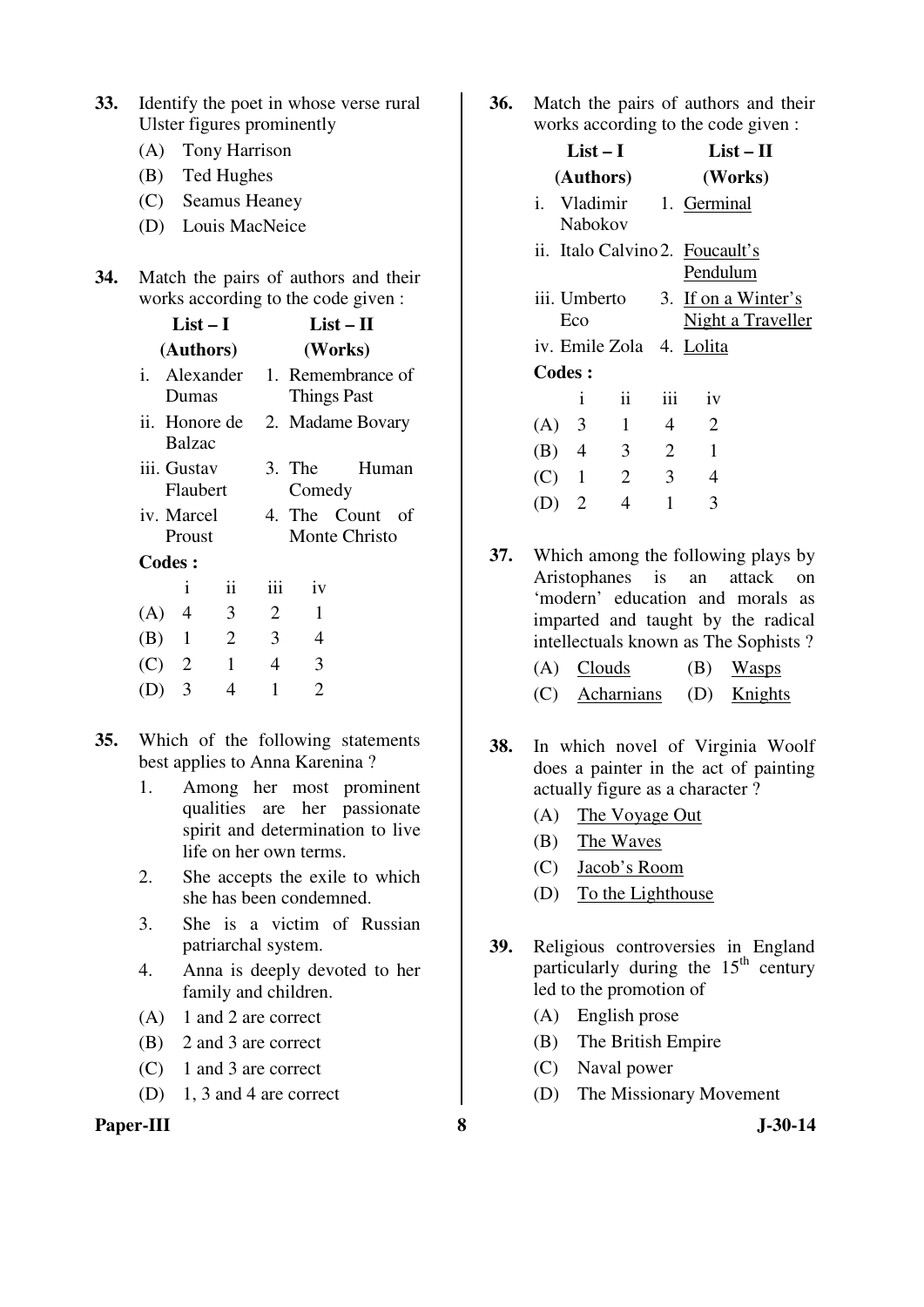| 40. |                                                    |                                                                              | word from the list below: |                |                | Fill in the blanks with a suitable                                  |
|-----|----------------------------------------------------|------------------------------------------------------------------------------|---------------------------|----------------|----------------|---------------------------------------------------------------------|
|     |                                                    | In his fiction, Ian McEwan more than<br>often suggests the _________ of love |                           |                |                |                                                                     |
|     | (A)                                                |                                                                              | Fragility                 |                |                | (B) Madness                                                         |
|     |                                                    |                                                                              |                           |                |                | (C) Completeness (D) Security                                       |
| 41. |                                                    |                                                                              |                           |                |                | Match List - I with List - II<br>according to the code given below: |
|     |                                                    | $List-I$<br>$List - II$                                                      |                           |                |                |                                                                     |
|     |                                                    | (Dramatists)<br>(Plays)                                                      |                           |                |                |                                                                     |
|     |                                                    | i. Arnold<br>1. Jumpers<br>Wesker                                            |                           |                |                |                                                                     |
|     | ii. Harold Pinter 2. What the Butler<br><b>Saw</b> |                                                                              |                           |                |                |                                                                     |
|     |                                                    | iii. Joe Orton                                                               |                           |                |                | 3. The Room                                                         |
|     |                                                    | iv. Tom<br>4. Roots<br>Stoppard                                              |                           |                |                |                                                                     |
|     | <b>Codes:</b>                                      |                                                                              |                           |                |                |                                                                     |
|     |                                                    | i                                                                            | $\overline{\mathbf{ii}}$  | iii            | iv             |                                                                     |
|     | $(A)$ 3                                            |                                                                              | $\overline{2}$            | $\overline{4}$ | 1              |                                                                     |
|     | $(B)$ 1                                            |                                                                              | $\overline{2}$            | $\overline{4}$ | 3              |                                                                     |
|     | $(C)$ 4                                            |                                                                              | 3                         | $\overline{2}$ | 1              |                                                                     |
|     | $(D)$ 4                                            |                                                                              | 3                         | $\mathbf{1}$   | $\overline{2}$ |                                                                     |
|     |                                                    |                                                                              |                           |                |                |                                                                     |
| 42. |                                                    |                                                                              |                           |                |                | Modern English emerged from the                                     |
|     |                                                    | (A) South Midland dialect                                                    |                           |                |                |                                                                     |
|     |                                                    | (B) East Midland dialect                                                     |                           |                |                |                                                                     |
|     |                                                    |                                                                              |                           |                |                |                                                                     |

- (C) French language
- (D) Northumbrian dialect
- **43.** Most culinary terms in English are derived from
	- (A) Exotic cooking
	- (B) French cooking
	- (C) Native sources
	- (D) Arabic cooking

- **44.** "Blended learning" is a mode of instruction/learning in which
	- (A) the learner's mother tongue and the target language are blended
	- (B) learning is accessed through the mother tongue
	- (C) a variety of instructional modes are integrated
	- (D) learning of a language is mediated by humanistic approaches
- **45.** 'Risk-taking' is one of the traits of a good
	- (A) language learner
	- (B) language teacher
	- (C) teacher of grammar rules
	- (D) printer of books and authors
- **46.** A teaching method advocated by Dr. Georgia Lozanav which is based on the principle of 'joy and easiness' is called
	- (A) Suggesto paedia
	- (B) Total physical response
	- (C) The Direct Method
	- (D) The audio-lingual method
- **47.** Albert Camus, in his essay, 'The Myth of Sisyphus' conveys :
	- 1. The concept of Naturalism
	- 2. The Absurdity of Human Existence
	- 3. The Futility of all Human Endeavour
	- 4. The concept of Existentialism
	- $(A)$  1, 2 and 3 are correct
	- (B) 2, 3 and 4 are correct
	- $(C)$  1, 2 and 4 are correct
	- (D) 1, 3 and 4 are correct

### **J-30-14 9 Paper-III**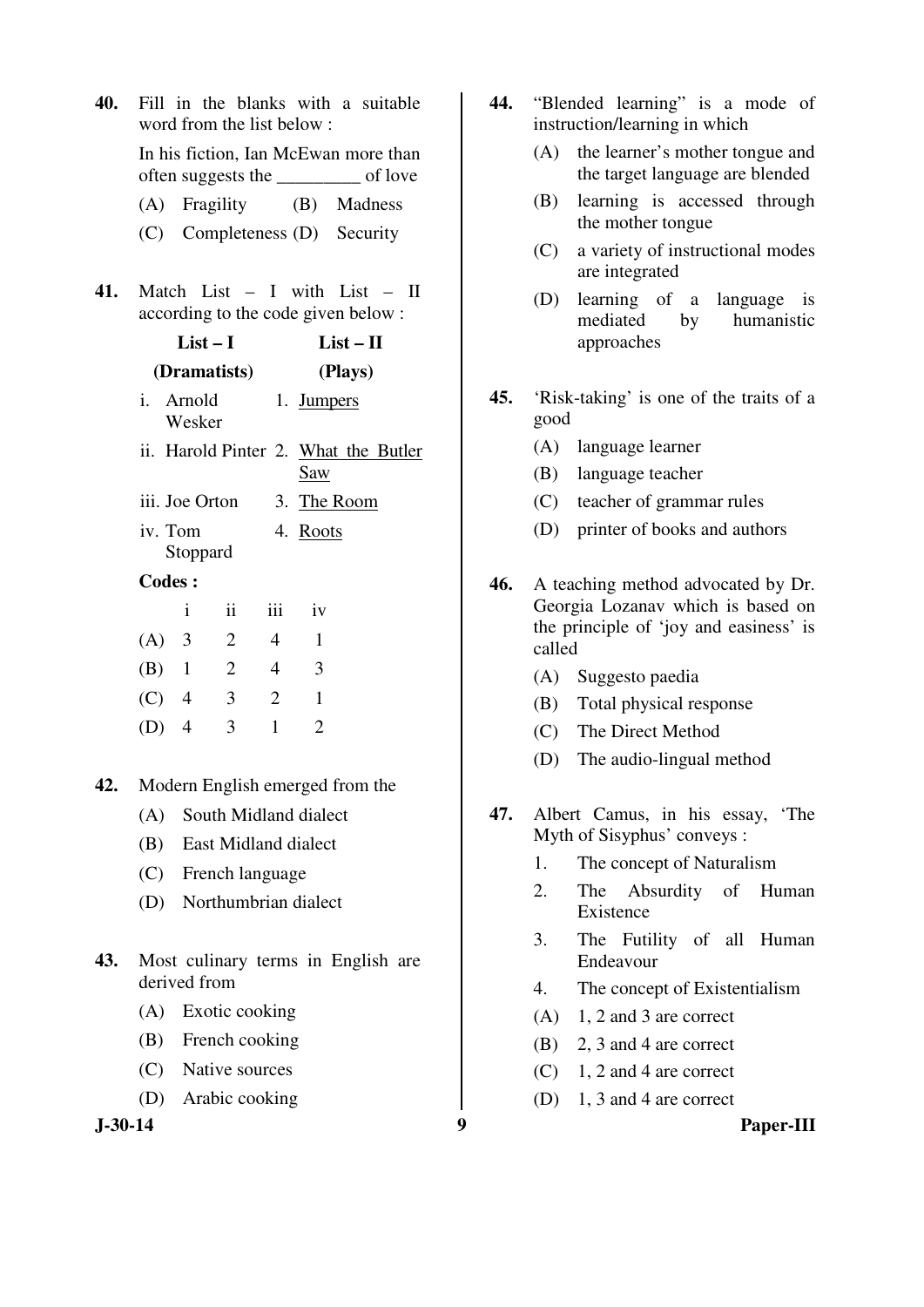- **48.** In The Portrait of a Lady Gilbert Osmond marries Isabel Archer because
	- 1. Osmond wanted to get hold of Isabel's property.
	- 2. He loved her
	- 3. Though he did not like her moral ideas about many things in life, he had hoped to win her over.
	- 4. He realized that her moral ideas were quite deep-rooted.

 Find the correct combination according to the code :

- (A) only 1 and 2 are correct
- (B) only 1, 2 and 3 are correct
- (C) only 3 and 4 are correct
- (D) only 1 is correct
- **49.** Pick out the two relevant and correct descriptions of U.R. Ananthamurthy's Samskara.
	- 1. The novel is written in English
	- 2. The novel is concerned with the progressive ideas of the times.
	- 3. The novel is set in Malgudi
	- 4. The novel is a satire on the representatives of a decadent Brahmin society.
	- 5. Samskara is a regional novel
	- 6. Praneschacharya does not atone for his sin.
	- (A) 4 and 5 are correct
	- (B) 1 and 4 are correct
	- (C) 5 and 6 are correct
	- (D) 3 and 2 are correct

**Paper-III** J-30-14

- **50.** Willy in Arthur Miller's play Death of a Salesman compares Biff and Happy to the mythic characters / figures
	- (A) Venus and Adonais
	- (B) Adonais and Hercules
	- (C) Jupiter and Hercules
	- (D) Venus and Hercules

Question Nos **51** to **55** are based on a poem. Read the poem carefully and pick out the most appropriate answers.

## **A Valediction Forbidding Mourning**

My swirling wants, your frozen lips. The grammar turned and attacked me. Themes, written under duress. Emptiness of the notations.

They gave me a drug that slowed the healing of wounds.

I want you to see this before I leave : the experience of repetition as death the failure of criticism to locate the pain the poster in the bus that said : my bleeding is under control

A red plant in a cemetary of plastic wreaths.

A last attempt : the language is a dialect called metaphor.

These images go unglossed : hair, glacier, flashlight.

When I think of a landscape I am thinking of a time.

When I talk of taking a trip I mean forever. I could say : those mountains have a meaning but further than that I could not

To do something very common, in my own way.

Adrienne Rich

say.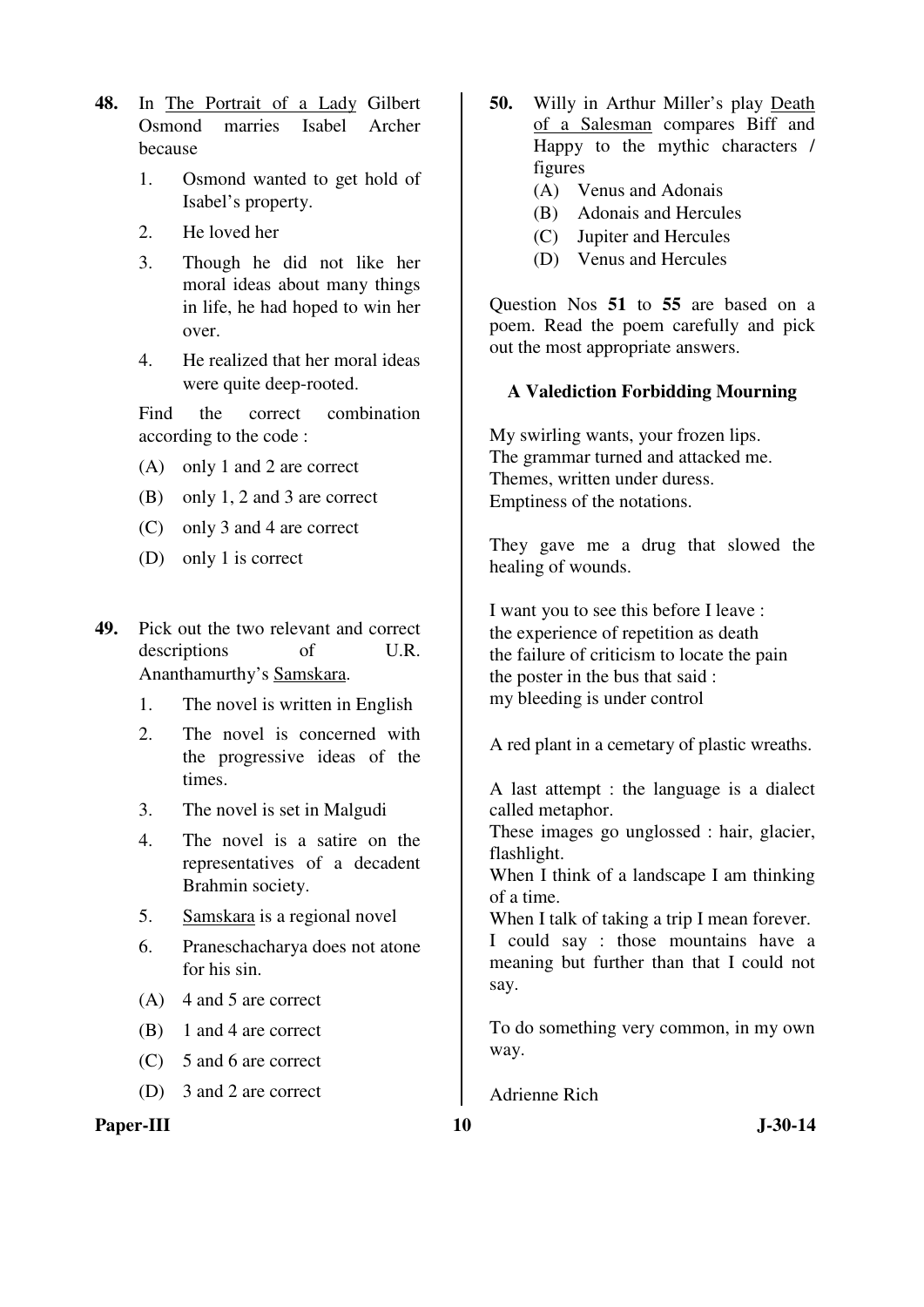- **51.** How does the poet suggest that the lover has not left ?
	- (A) The words "a last attempt" indicate that she is trying her best to leave.
	- (B) The words "before I leave" suggest that the speaker has not left yet.
	- (C) The speaker talks of a trip 'forever' which means she will never return.
	- (D) A drug she takes slows the healing of her wounds perhaps indicating that she may be able to leave sometime in future.
- **52.** Why does the speaker/lover in Rich's poem plan to leave ?
	- I. Because her love has not been returned.
	- II. Because of the pain she has suffered in the relationship.
	- III. Because the lover has criticized her so much.
	- IV. Because though the pain has been located, the bleeding continues.

 The right combination according to the code is

- (A) I and II are correct
- (B) I and IV are correct
- (C) I, II and III are correct
- (D) I and III are correct
- **53.** What does Rich imply when she says "The grammar turned and attacked me"?
	- (A) Language that has been used to hurt her.
	- (B) Her lover has beaten her.
	- (C) The person she is leaving is not the source of pain but something else.
	- (D) The pain she has herself inflicted through language.
- **J-30-14 11 Paper-III**
- **54.** How would you compare Rich's poem and Donne's poem with the same title ?
	- (A) Rich is recreating Donne's poem
	- (B) Rich is eulogising Donne's poem
	- (C) Rich's poem is a scathing attack on Donne's poem.
	- (D) Rich is defining Donne's concept of love
- **55.** What is the theme of the poem ? Identify the false statement in the list below :

It is

- (A) about the difficulty of actually saying goodbye.
- (B) about not having the strength to leave though one might want to.
- (C) about the pain suffered in relationship.
- (D) a Classical love poem like Donne's where the speaker dominates the addressee.
- **56.** Why does Girish Karnad base his play Hayavadana on Thomas Mann's Transposed Heads ?
	- (A) It is a mock-heroic transcription of the original Sanskrit tales.
	- (B) It is concerned with materialism.
	- (C) It deals with domestic strife.
	- (D) It deals with ancient times.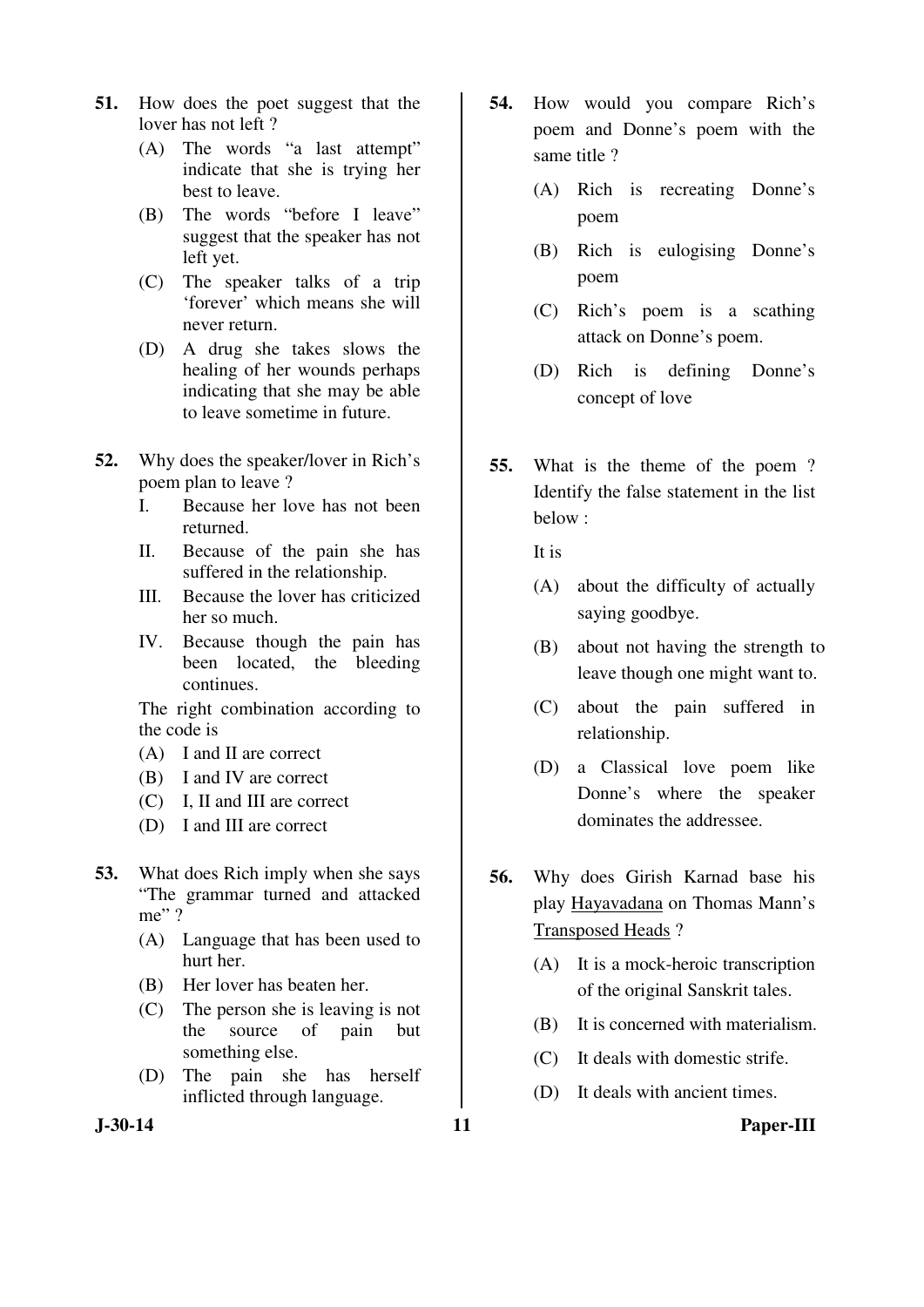- **57.** The collected poems of A.K. Ramanujan has been divided into four sections. Arrange them in their chronological order :
	- (A) The striders The Relations Second Sight – the Black Hen
	- (B) The Relations The Striders The Black Hen – Second Sight
	- (C) Second Sight The Relations The Black Hen – Striders
	- (D) The Black Hen Second Sight – The Striders – The Relations
- **58.** In one of her novels, Margaret Atwood demonstrated the potentially 'Cannibalistic' nature of human relationships. Identify the novel :
	- (A) Surfacing
	- (B) Lady Oracle
	- (C) Life Before Man
	- (D) The Edible Woman
- **59.** Match the characters with the novels of Amitav Ghosh in which they appear according to the code given below :

| $List-I$                                                | $List - II$                                                                       | writing.                                                                                                                                                       |
|---------------------------------------------------------|-----------------------------------------------------------------------------------|----------------------------------------------------------------------------------------------------------------------------------------------------------------|
| (Characters)                                            | (Novels)                                                                          | <b>Reason (R)</b> : A text is made up<br>of multiple meanings drawn                                                                                            |
| i. Fakir<br>ii. Tridip<br>iii. Rajkumar                 | 1. The Glass Palace<br>2. The Hungry Tide<br>3. The Calcutta<br><b>Chromosome</b> | from many sources, and this<br>multiplicity is focused on the<br>reader.<br>In the context of the two statements,<br>which one of the following is correct :   |
| iv. Murugan<br><b>Codes:</b><br>$\mathbf{ii}$<br>1      | 4. Shadow Lines<br>iii<br>iv                                                      | Both $(A)$ and $(R)$ are true and<br>(A)<br>$(R)$ is the correct explanation of<br>(A).                                                                        |
| $\overline{4}$<br>$(A)$ 2<br>$\overline{4}$<br>(B)<br>2 | 3<br>$\mathbf{1}$<br>3<br>1                                                       | Both $(A)$ and $(R)$ are true and<br>(B)<br>(R)<br>not the<br>$\overline{1}S$<br>correct<br>explanation of $(A)$ .<br>$(A)$ is true but $(R)$ is false.<br>(C) |
| 3<br>(C)<br>$\blacksquare$<br>$(D)$ 3<br>2<br>Paper-III | $\mathbf{1}$<br>$\overline{4}$<br>$\overline{4}$                                  | $(A)$ is false but $(R)$ is true.<br>(D)<br><b>J-30-14</b><br>12                                                                                               |
|                                                         |                                                                                   |                                                                                                                                                                |

- **60.** Which of the following is not a play by Badal Sircar ?
	- (A) Bhooma
	- (B) Evam Indrajeet
	- (C) That Other History
	- (D) Agra Bazar
- **61.** Who is the protagonist of Shashi Deshpande's That Long Silence ? (A) Mohan (B) Jaya (C) Rati (D) Kamat
- **62.** In Derek Walcott's Dream on Monkey Mountain, Makak's vision of freedom for his people is
	- (A) through money
	- (B) through violence
	- (C) through black power
	- (D) through a decolonisation of the mind
- **63.** Given below are two statements, one labelled as Assertion (A) and the other as Reason (R).
	- **Assertion (A) :** To give a text an author is to impose a limit on that text, to furnish it with a final signified, to close the writing.
	- **Reason (R) :** A text is made up of multiple meanings drawn from many sources, and this multiplicity is focused on the reader.

- (A) Both (A) and (R) are true and (R) is the correct explanation of (A).
- (B) Both (A) and (R) are true and (R) is not the correct explanation of (A).
- (C) (A) is true but  $(R)$  is false.
- (D) (A) is false but  $(R)$  is true.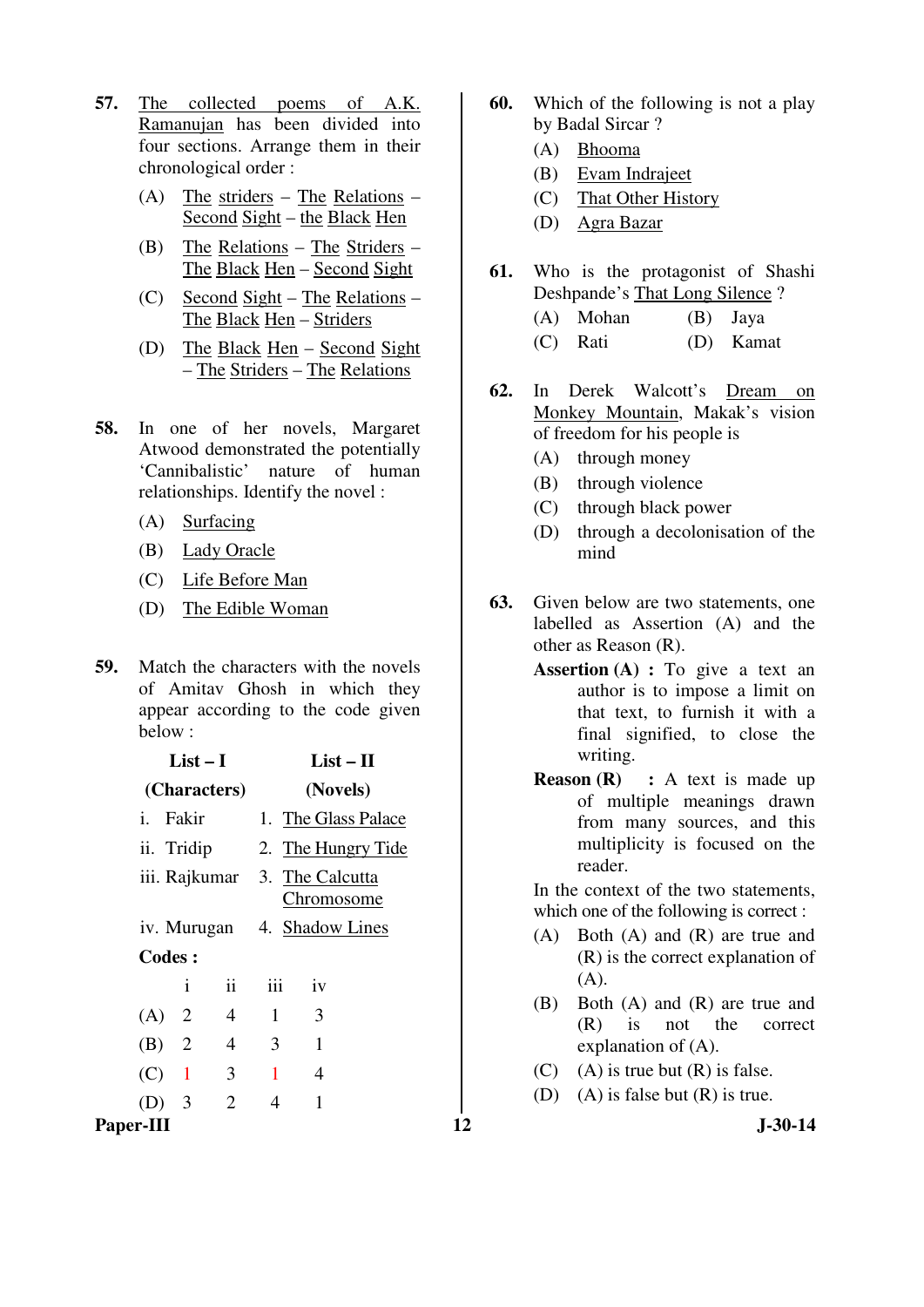- **64.** Given below are two statements, one labelled as Assertion (A) and the other as Reason (R).
	- **Assertion (A) : Spivak sees the** project of colonialism as characterized by what Foucault had called 'epistemic violence', the imposition of a given set of beliefs over another.
	- **Reason (R)** : Spivak suggests that participation in the political process – access to citizenship, becoming a voter – will help to mobilize the subaltern on "the long road to hegemony."

In the context of the two statements, which one of the following is correct :

- (A) Both (A) and (R) are true and (R) is the correct explanation of (A).
- (B) Both (A) and (R) are true and (R) is not the correct explanation of (A).
- (C) (A) is true but  $(R)$  is false.
- (D) (A) is false but (R) is true.
- **65.** Match the following authors with their works from the given below :

|                        | List – I                    |                |                | $List-II$                          |  |  |
|------------------------|-----------------------------|----------------|----------------|------------------------------------|--|--|
|                        | (Authors)                   |                |                | (Works)                            |  |  |
| $i_{\cdot}$<br>Buchi   |                             |                |                | 1. Burger's Daughter               |  |  |
|                        | Emecheta                    |                |                |                                    |  |  |
| ii. Ama Ata            |                             |                |                | 2. Joy of Motherhood               |  |  |
| Aidoo                  |                             |                |                |                                    |  |  |
|                        | iii. Nadine                 |                |                | 3. Devil on the Cross              |  |  |
|                        | Gordimer                    |                |                |                                    |  |  |
|                        |                             |                |                | iv. Nqugi Wa 4. Our Sister Killjoy |  |  |
| Thiongo                |                             |                |                |                                    |  |  |
| Find                   | the                         |                |                | correct combination                |  |  |
| according to the code: |                             |                |                |                                    |  |  |
| <b>Codes:</b>          |                             |                |                |                                    |  |  |
| 1                      | $\ddot{\rm{1}}\dot{\rm{1}}$ | iii            | iv             |                                    |  |  |
| $\mathbf{1}$<br>(A)    | $\overline{2}$              | 3              | $\overline{4}$ |                                    |  |  |
| $\overline{2}$<br>(B)  | $\overline{4}$              | 1              | 3              |                                    |  |  |
| ⌒<br>$\sim$            | -1.                         | $\overline{A}$ | ⌒              |                                    |  |  |

 (C) 3 1 4 2 (D) 4 3 2 1

**66.** Match the following authors with their plays from the lists given below :

|                                                                    | their plays from the lists given below: |
|--------------------------------------------------------------------|-----------------------------------------|
| $List-I$                                                           | $List - II$                             |
| (Authors)                                                          | (Plays)                                 |
|                                                                    | i. Langston 1. Dutchman                 |
| Hughes                                                             |                                         |
| ii. Lorraine                                                       | 2. Clara's Ole Man                      |
| Hansberry                                                          |                                         |
| iii. Ed Bullins                                                    | 3. Don't You want                       |
|                                                                    | to be Free                              |
| iv. Amiri                                                          | 4. Raisin in the Sun                    |
| <b>Baraka</b>                                                      |                                         |
| Find the                                                           | correct combination                     |
| according to the code :                                            |                                         |
| <b>Codes:</b>                                                      |                                         |
| $\mathbf{ii}$<br>Ť                                                 | iii<br>iv                               |
| (A) 3<br>4                                                         | 2<br>1                                  |
| $(B)$ 1 2                                                          | $\mathfrak{Z}$<br>4                     |
| $\overline{1}$<br>$\begin{matrix} (C) & 2 \\ (D) & 4 \end{matrix}$ | $\overline{4}$<br>3                     |
| $\overline{\mathcal{E}}$                                           | $\overline{\mathcal{L}}$                |

**67.** Identify the critics and their respective works :

 $(D)$  4

- (A) Horace  $\angle$  Ars Poetica Aristotle – Poetics Quintillian – Institutio Oratoria Ben Jonson – Discoveries Sidney – An Apology for Poetry Dryden – An Essay of Dramatic Poesy (B) Horace – Poetics Aristotle – Ars Poetica Quintillian – On the sublime Longinus – Discoveries Ben Jonson – Institutio Oratoria Sidney – An Essay of Dramatic Poesy Dryden – An Apology for Poetry (C) Horace –  $On the sublime$  Aristotle – Poetics Quintillian – Discoveries Longinus – Institutio Oratoria
	- Ben Jonson An Essay of Dramatic Poesy Sidney – Ars Poetica
- Dryden An Apology for Poetry (D) Horace – Ars Poetica Aristotle – Poetics Quintillian – Institutio Oratoria Longinus – On the Sublime Ben Jonson –  $An$  Apology for Poetry Sidney – An Essay of Dramatic

Poesy

 $Dryden - Discoveries$ 

**J-30-14 13 Paper-III**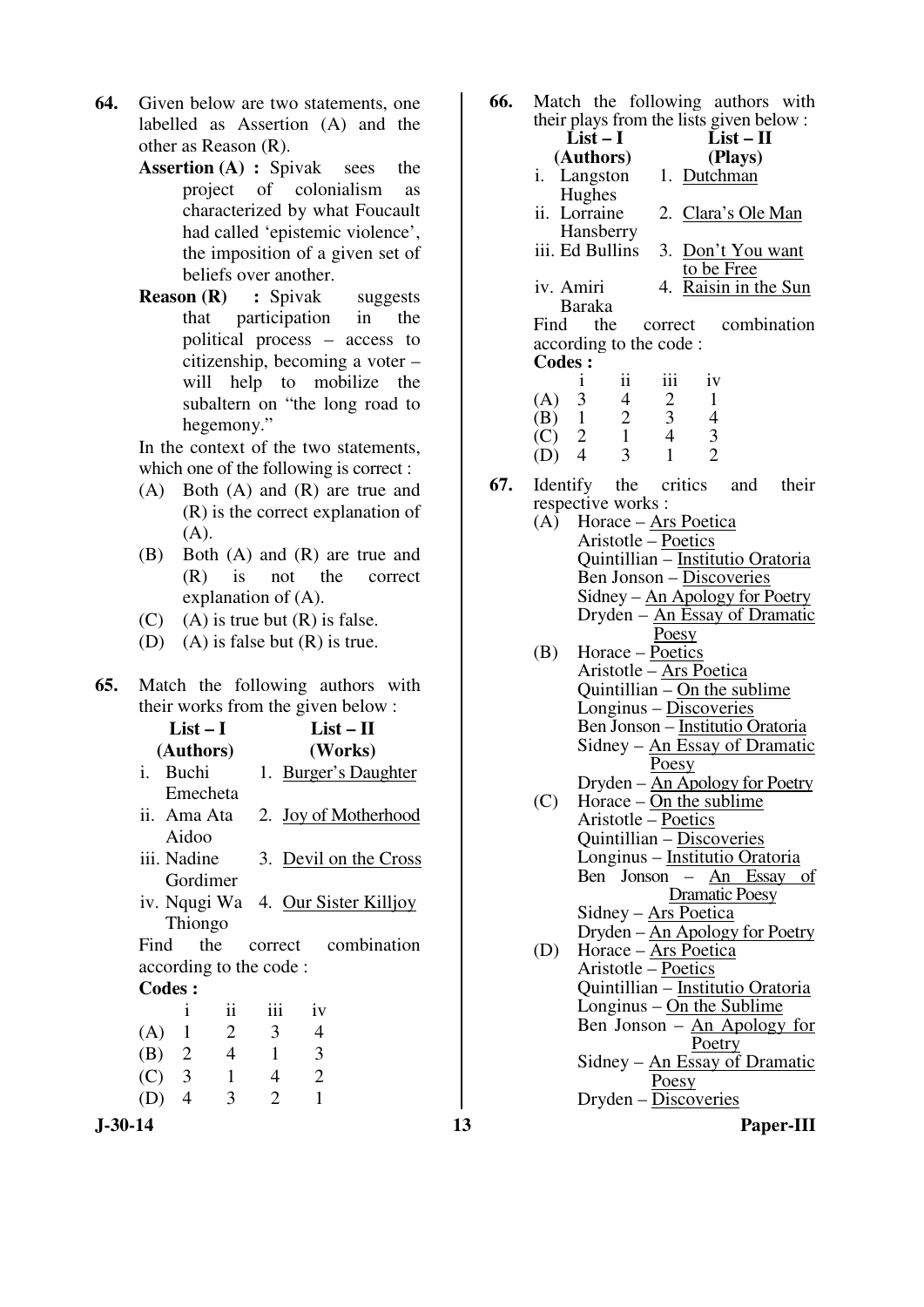- **68.** Which of the following is **not** true of Imagist poetry ?
	- (A) The poet spreads his language across the page as though language were sensation, to reproduce the mental effect of 'image'.
	- (B) The image is itself an instrument of vision, or lens, as well as an expression of imagination
	- (C) The imagist like a scientist learns from history and uses it, and like a scientist does not deal in emotions.
	- (D) The new artist as scientist focuses vision through image as against the symbol which resorts to reduction to simplicity.
- **69.** Who among the following is not a myth critic ?
	- (A) Robert Graves
	- (B) Raymond Williams
	- (C) Francis Fergusson
	- (D) Northrop Frye
- **70.** According to Northrop Frye there are four main narrative genres associated with the seasonal cycle of spring, summer, autumn and winter. They are comedy, tragedy and irony (satire). Which is the second one ?
	- (A) Romance (B) Epic

(C) Fiction (D) Novel

Paper-III **14** J-30-14

Questions No. **71** – **75** are based on the following passage :

Read the passage carefully and select the most appropriate option.

The town belonging to the colonized people, or at least the native town, the negro village, the medina, the reservation, is a place of ill fame, peopled by men of evil repute. They are born there, it matters little where or how; they die there, it matters not where, nor how. The native town is a hungry town, starved of bread, of meat, of shoes, of coal, of light. The native town is a crouching village, town on its knees, a town wallowing in the mire. The look that the native turns on the settler is a look of lust, of envy…. The colonized man is an envious man. And this the settler knows very well… It is true, for there is no native who does not dream atleast once a day of setting himself up in the settler's place.

(From Frantz Fanon's The Wretched of The Earth)

- **71.** To Frantz Fanon, the 'Negro' village is
	- 1. the worst face of apartheid
	- 2. a protected area
	- 3. a place of moral and physical degradation
	- 4. a special village with its own amenities.
	- (A) 1 and 3 are correct
	- (B) 1 and 2 are correct
	- (C) only 3 is correct
	- (D) only 4 is correct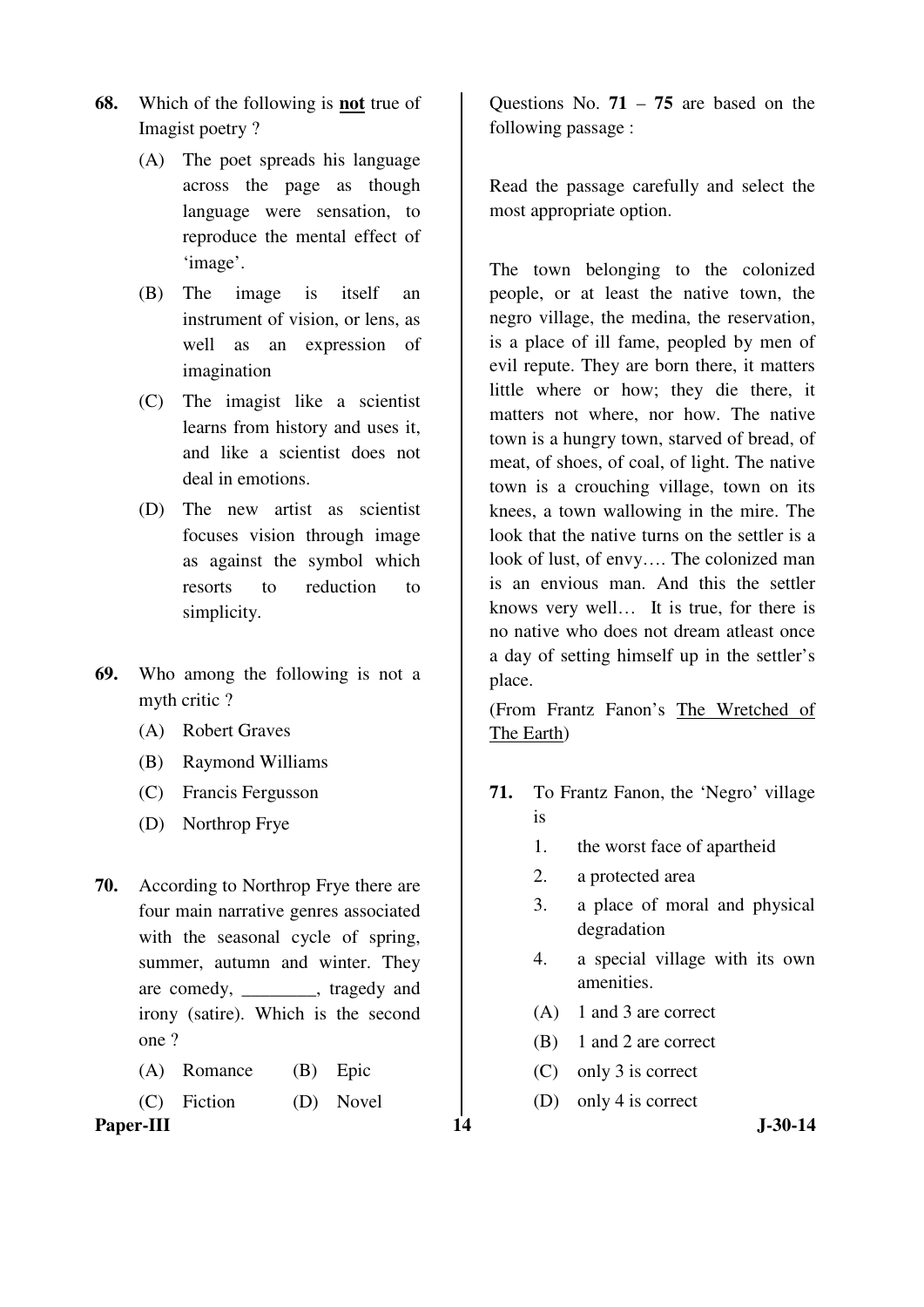- **72.** Why is the 'native town' a hungry town ?
	- 1. it did not have agricultural farms
	- 2. it did not have markets
	- 3. the blacks were steeped in poverty
	- 4. they were denied their fundamental rights by the Whites.
	- (A) 1 and 2 are correct
	- (B) 3 and 4 are correct
	- (C) only 1 is correct
	- (D) only 4 is correct
- **73.** What does the term 'crouching village' indicate ?
	- 1. The latent aggressiveness of the blacks
	- 2. The defenselessness of the people
	- 3. Hopelessness and despair
	- 4. Overflowing filth
	- (A) 1 and 2 are correct
	- (B) 2 and 3 are correct
	- (C) only 1 is correct
	- (D) only 2 is correct
- **74.** Why does the native look at the settler's town with envy ?
	- 1. it arises from a sense of desperation
	- 2. he has no other option in his life
	- 3. he wants to occupy a position of power.
	- 4. he wants to be the colonizer instead of the colonized.
	- (A) only 1 is correct
	- (B) 3 and 4 are correct
	- (C) only 2 is correct
	- (D) 1 and 4 are correct
- **75.** What is the settler's attitude towards the blacks ?
	- 1. the settler is not afraid
	- 2. the settler considers the blacks to be harmless
	- 3. the settler is contemptuous of the blacks.
	- 4. the settler feels resentment because he knows that his position is never safe.
	- (A) only 1 is correct
	- (B) 2 and 3 are correct
	- (C) only 4 is correct
	- (D) 3 and 4 are correct

**J-30-14 15 Paper-III**